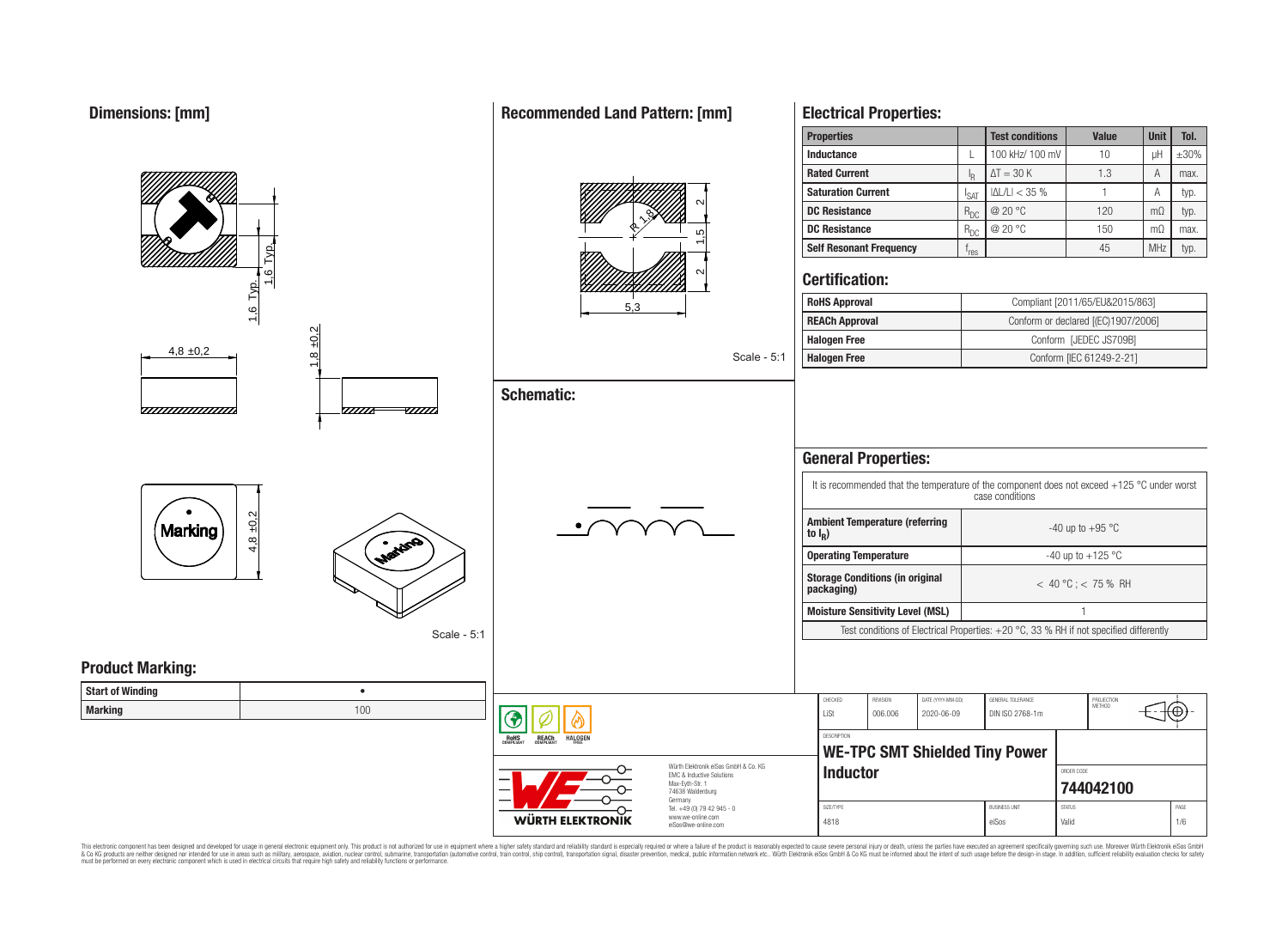

This electronic component has been designed and developed for usage in general electronic equipment only. This product is not authorized for use in equipment where a higher safely standard and reliability standard si espec & Ook product a label and the membed of the seasuch as marked and as which such a membed and the such assume that income in the seasuch and the simulation and the such assume that include to the such a membed and the such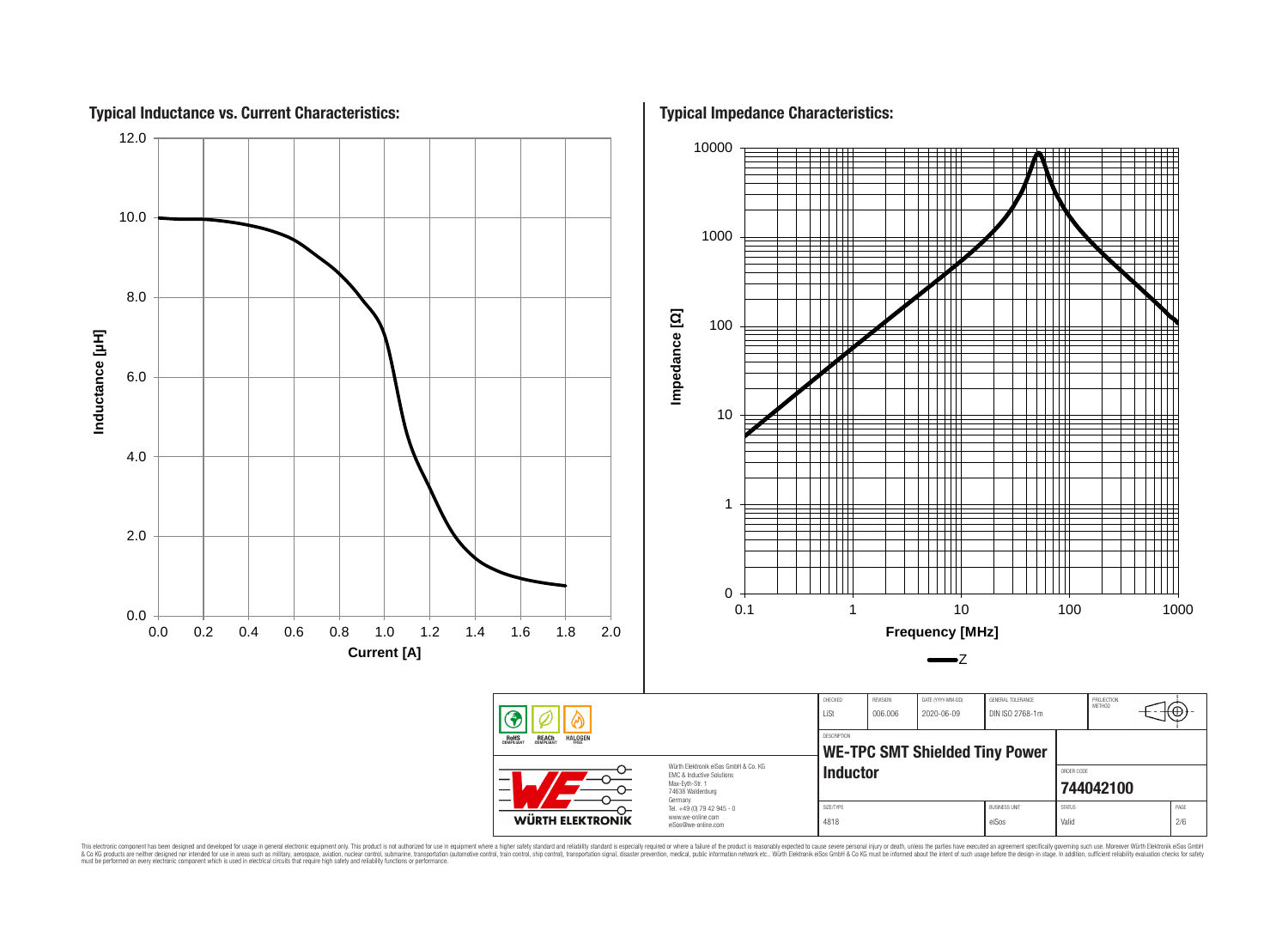## **Packaging Specification - Tape and Reel: [mm]**

## **Packaging Specification - Reel: [mm]**



This electronic component has been designed and developed for usage in general electronic equipment only. This product is not authorized for use in equipment where a higher safely standard and reliability standard si espec & Ook product a label and the membed of the seasuch as marked and as which such a membed and the such assume that income in the seasuch and the simulation and the such assume that include to the such a membed and the such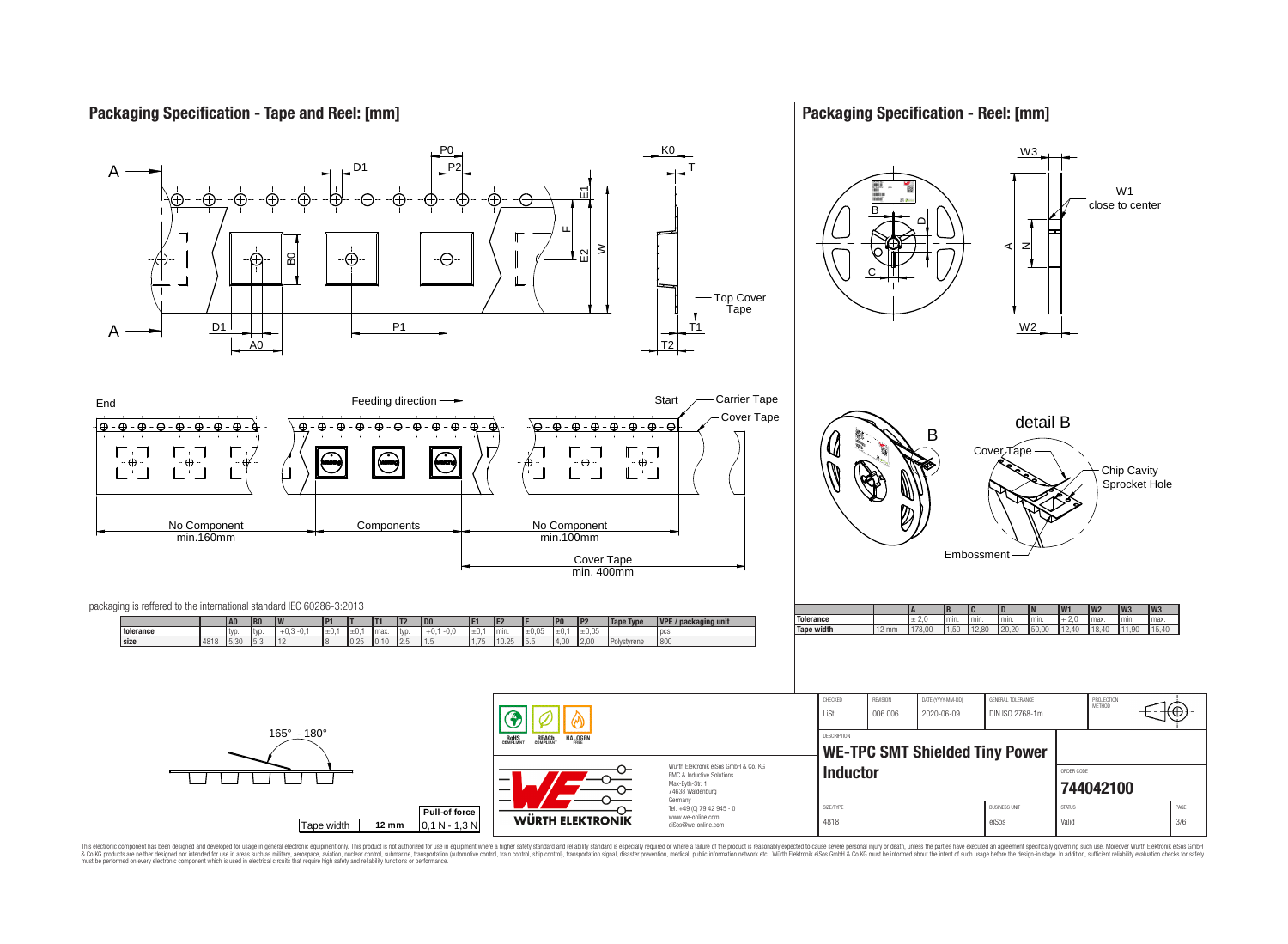## **Classification Reflow Profile for SMT components:**



## **Classification Reflow Soldering Profile:**

| <b>Profile Feature</b>                              |                    | <b>Value</b>                                    |
|-----------------------------------------------------|--------------------|-------------------------------------------------|
| <b>Preheat Temperature Min</b>                      | 's min             | 150 °C                                          |
| <b>Preheat Temperature Max</b>                      | <sup>I</sup> s max | 200 °C                                          |
| Preheat Time $t_s$ from $T_{s,min}$ to $T_{s,max}$  | $t_{s}$            | $60 - 120$ seconds                              |
| Ramp-up Rate $(T_1$ to $T_p$ )                      |                    | $3^{\circ}$ C/ second max.                      |
| <b>Liquidous Temperature</b>                        | Ь.                 | 217 °C                                          |
| Time t <sub>1</sub> maintained above T <sub>1</sub> |                    | 60 - 150 seconds                                |
| Peak package body temperature                       | $T_{\sf p}$        | $T_n \leq T_c$ , see Table below                |
| Time within 5°C of actual peak<br>temperature       | $t_{p}$            | 20-30 seconds, except Tp 260°C at tp 10 seconds |
| Ramp-down Rate $(T_P$ to $T_I$ )                    |                    | 6 °C/ second max.                               |
| Time 25°C to peak temperature                       |                    | 8 minutes max.                                  |

refer to IPC/ JEDEC J-STD-020E

# **Package Classification Reflow Temperature (T<sup>c</sup> ):**

| <b>Properties</b>                                                    | Volume mm <sup>3</sup><br>$350$ | Volume mm <sup>3</sup><br>350-2000 | Volume mm <sup>3</sup><br>>2000 |
|----------------------------------------------------------------------|---------------------------------|------------------------------------|---------------------------------|
| <b>PB-Free Assembly   Package Thickness</b><br>$< 1.6$ mm            | 260 °C                          | 260 °C                             | 260 °C                          |
| <b>PB-Free Assembly   Package Thickness  </b><br>$1.6$ mm $- 2.5$ mm | 260 °C                          | 250 °C                             | 245 °C                          |
| <b>PB-Free Assembly   Package Thickness  </b><br>$\geq$ 2.5 mm       | 250 °C                          | 245 °C                             | 245 °C                          |

refer to IPC/ JEDEC J-STD-020E

| ⋒ |                                                                                                                                                                                                                                                   | CHECKED<br>LiSt                                                                   | <b>REVISION</b><br>006.006                                  | DATE (YYYY-MM-DD)<br>2020-06-09 | GENERAL TOLERANCE<br>DIN ISO 2768-1m |                               | PROJECTION<br><b>METHOD</b> | ιτΨ       |             |
|---|---------------------------------------------------------------------------------------------------------------------------------------------------------------------------------------------------------------------------------------------------|-----------------------------------------------------------------------------------|-------------------------------------------------------------|---------------------------------|--------------------------------------|-------------------------------|-----------------------------|-----------|-------------|
|   | <b>REACH</b><br>COMPLIANT<br><b>HALOGEN</b><br><b>ROHS</b><br>FRFF<br>Würth Flektronik eiSos GmbH & Co. KG<br><b>EMC &amp; Inductive Solutions</b><br>$\overline{\phantom{0}}$<br>Max-Evth-Str. 1<br>$\overline{\phantom{0}}$<br>74638 Waldenburg |                                                                                   | <b>DESCRIPTION</b><br><b>WE-TPC SMT Shielded Tiny Power</b> |                                 |                                      |                               |                             |           |             |
|   |                                                                                                                                                                                                                                                   |                                                                                   | <b>Inductor</b>                                             |                                 |                                      |                               | ORDER CODE                  | 744042100 |             |
|   | <b>WÜRTH ELEKTRONIK</b>                                                                                                                                                                                                                           | Germany<br>Tel. +49 (0) 79 42 945 - 0<br>www.we-online.com<br>eiSos@we-online.com | SIZE/TYPE<br>4818                                           |                                 |                                      | <b>BUSINESS UNIT</b><br>eiSos | <b>STATUS</b><br>Valid      |           | PAGE<br>4/6 |

This electronic component has been designed and developed for usage in general electronic equipment only. This product is not authorized for subserved requipment where a higher selection equipment where a higher selection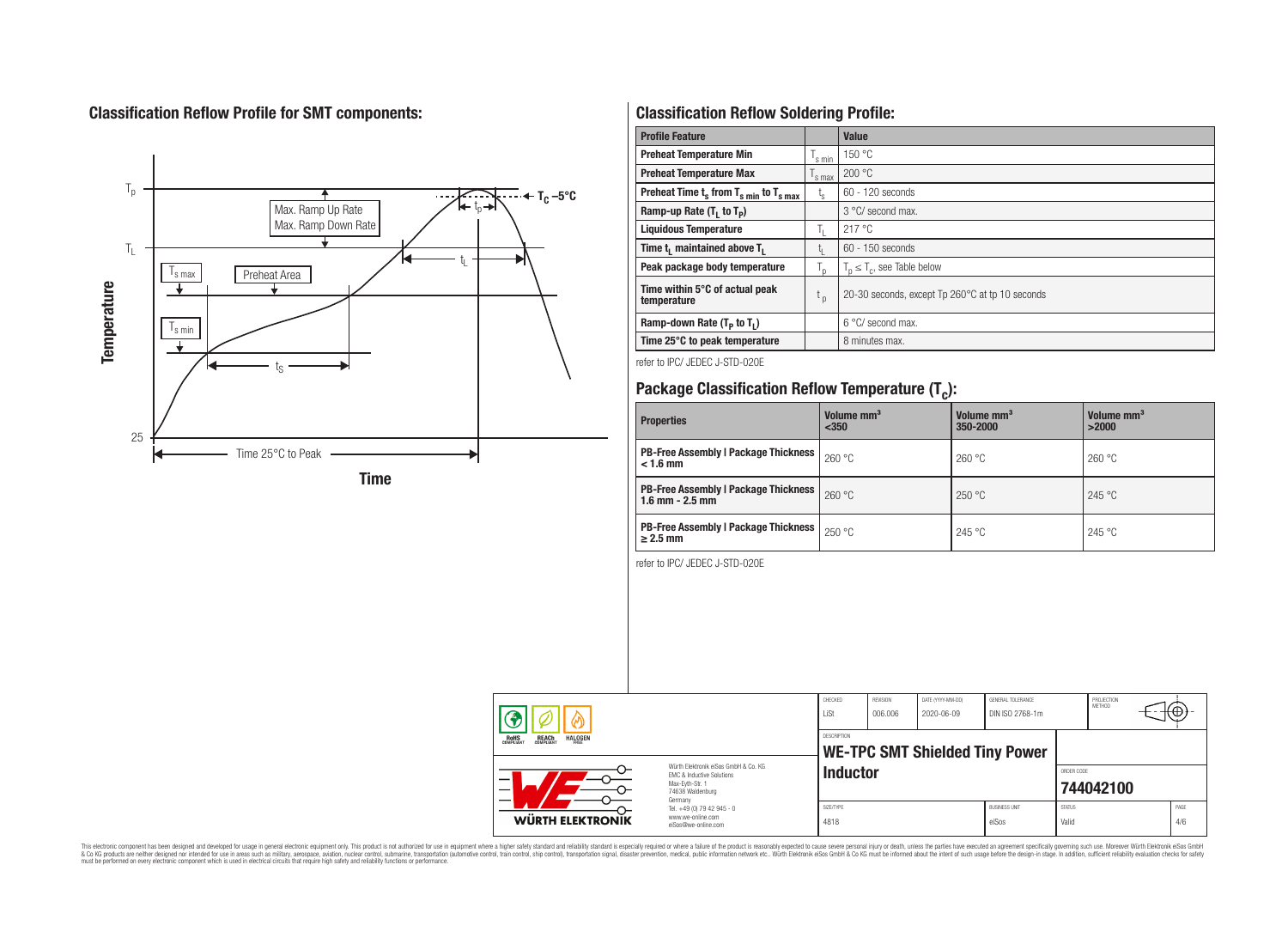## **Cautions and Warnings:**

## **The following conditions apply to all goods within the product series of WE-TPC ofWürth Elektronik eiSos GmbH & Co. KG:**

#### **General:**

- This electronic component is designed and manufactured for use in general electronic equipment.
- Würth Elektronik must be asked for written approval (following the PPAP procedure) before incorporating the components into any equipment in fields such as military, aerospace, aviation, nuclear control, submarine, transportation (automotive control, train control, ship control), transportation signal, disaster prevention, medical, public information network etc. where higher safety and reliability are especially required and/or if there is the possibility of direct damage or human injury.
- Electronic components that will be used in safety-critical or high-reliability applications, should be pre-evaluated by the customer.
- The component is designed and manufactured to be used within the datasheet specified values. If the usage and operation conditions specified in the datasheet are not met, the wire insulation may be damaged or dissolved.
- Do not drop or impact the components, the component may be damaged.
- Würth Elektronik products are qualified according to international standards, which are listed in each product reliability report. Würth Elektronik does not warrant any customer qualified product characteristics beyond Würth Elektroniks' specifications, for its validity and sustainability over time.
- The responsibility for the applicability of the customer specific products and use in a particular customer design is always within the authority of the customer. All technical specifications for standard products also apply to customer specific products.

### **Product specific:**

#### **Soldering**

- The solder profile must comply with the technical product specifications. All other profiles will void the warranty.
- All other soldering methods are at the customers' own risk.
- Strong forces which may affect the coplanarity of the components' electrical connection with the PCB (i.e. pins), can damage the part, resulting in avoid of the warranty.

### **Cleaning and Washing:**

- Washing agents used during the production to clean the customer application might damage or change the characteristics of the wire insulation, marking or plating. Washing agents may have a negative effect on the long-term functionality of the product.
- Using a brush during the cleaning process may break the wire due to its small diameter. Therefore, we do not recommend using a brush during the PCB cleaning process.

#### **Potting**

• If the product is potted in the customer application, the potting material might shrink or expand during and after hardening. Shrinking could lead to an incomplete seal, allowing contaminants into the core. Expansion could damage the component. We recommend a manual inspection after potting to avoid these effects.

#### **Storage Conditions:**

- A storage of Würth Elektronik products for longer than 12 months is not recommended. Within other effects, the terminals may suffer degradation, resulting in bad solderability. Therefore, all products shall be used within the period of 12 months based on the day of shipment.
- Do not expose the components to direct sunlight.
- The storage conditions in the original packaging are defined according to DIN EN 61760-2.
- The storage conditions stated in the original packaging apply to the storage time and not to the transportation time of the components.

#### **Handling**

- Violation of the technical product specifications such as exceeding the nominal rated current will void the warranty.
- Applying currents with audio-frequency signals may result in audible noise due to the magnetostrictive material properties.

These cautions and warnings comply with the state of the scientific and technical knowledge and are believed to be accurate and reliable. However, no responsibility is assumed for inaccuracies or incompleteness.

| B                                                                                                                                                                                                                        |                                                                        | CHECKED<br>LiSt                                             | REVISION<br>006.006 | DATE (YYYY-MM-DD)<br>2020-06-09 | GENERAL TOLERANCE<br>DIN ISO 2768-1m |                        | PROJECTION<br>METHOD | €θ          |
|--------------------------------------------------------------------------------------------------------------------------------------------------------------------------------------------------------------------------|------------------------------------------------------------------------|-------------------------------------------------------------|---------------------|---------------------------------|--------------------------------------|------------------------|----------------------|-------------|
| <b>HALOGEN</b><br><b>REACH</b><br>COMPLIANT<br>ROHS<br>COMPLIANT<br>Würth Elektronik eiSos GmbH & Co. KG<br>EMC & Inductive Solutions<br>–<br>Max-Eyth-Str. 1<br>$\overline{\phantom{0}}$<br>74638 Waldenburg<br>Germany |                                                                        | <b>DESCRIPTION</b><br><b>WE-TPC SMT Shielded Tiny Power</b> |                     |                                 |                                      |                        |                      |             |
|                                                                                                                                                                                                                          |                                                                        | <b>Inductor</b>                                             |                     |                                 |                                      | ORDER CODE             | 744042100            |             |
| WÜRTH ELEKTRONIK                                                                                                                                                                                                         | Tel. +49 (0) 79 42 945 - 0<br>www.we-online.com<br>eiSos@we-online.com | SIZE/TYPE<br>4818                                           |                     |                                 | <b>BUSINESS UNIT</b><br>eiSos        | <b>STATUS</b><br>Valid |                      | PAGE<br>5/6 |

This electronic component has been designed and developed for usage in general electronic equipment only. This product is not authorized for use in equipment where a higher safety standard and reliability standard si espec & Ook product a label and the membed of the seasuch as marked and as which such a membed and the such assume that income in the seasuch and the simulation and the such assume that include to the such a membed and the such